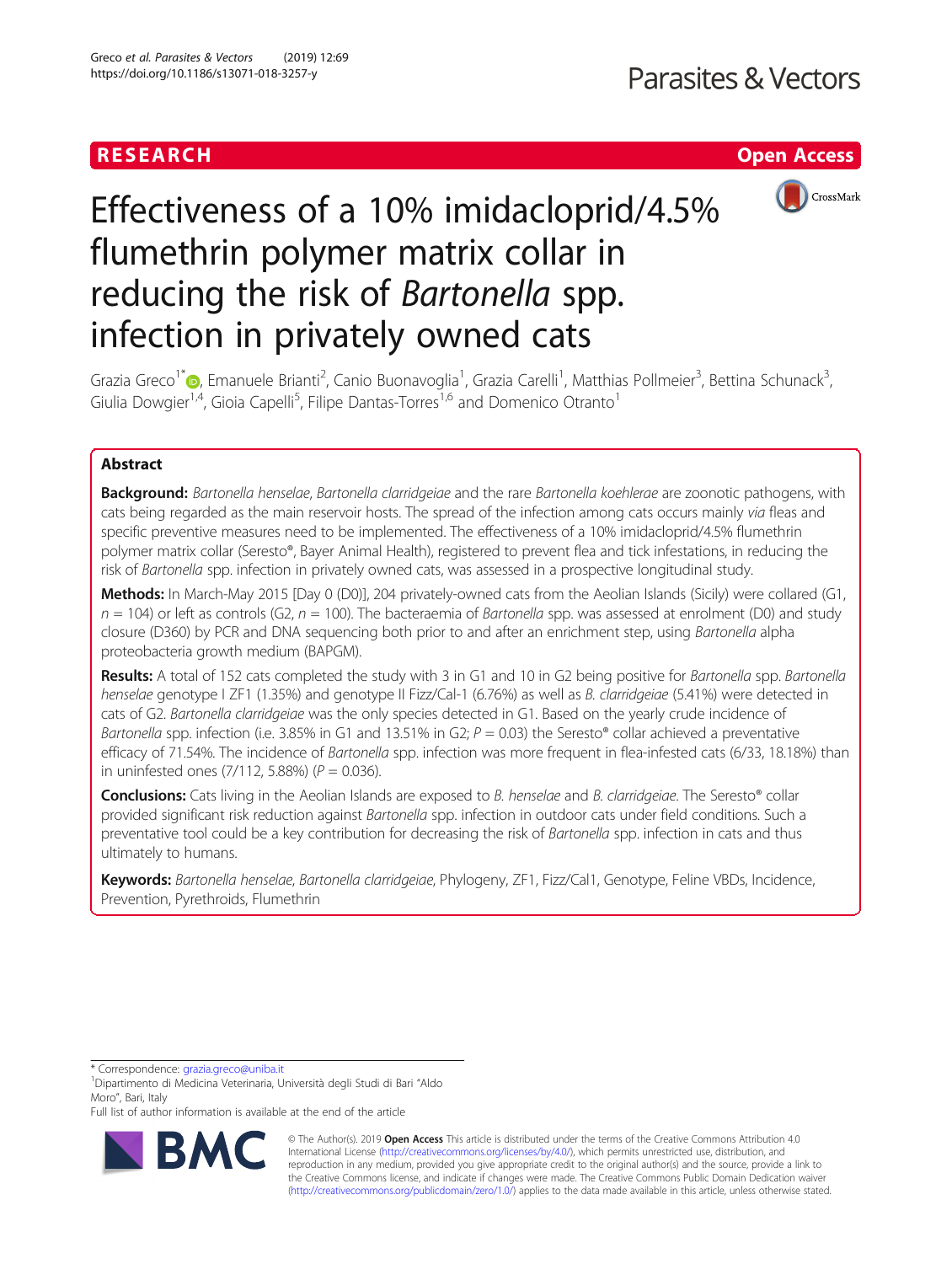# Background

About 35 species of Bartonella, small intracellular, fastidious, Gram-negative alpha-proteobacteria, have been described so far  $[1]$  $[1]$ . These bacteria are transmitted by a number of vectors, including fleas, and are highly adapted to one or more mammalian hosts, often causing a long-lasting intra-erythrocytic bacteraemia as a hallmark of infection [[2](#page-7-0), [3\]](#page-7-0). Cats are the natural reservoir of Bartonella henselae and, less commonly, of Bartonella *clarridgeiae* and the rare *Bartonella* koehlerae  $[4-6]$  $[4-6]$  $[4-6]$ .

Bartonella henselae exhibits heterogeneity with two serotypes (Houston-1 and Marseille) [\[7](#page-8-0), [8\]](#page-8-0) which overlap genotypes I (Houston I) and genotype II (Marseille), identified according to 16S rRNA gene sequences [\[8](#page-8-0)–[11\]](#page-8-0). In addition, within the above genotypes, two genogroups (Houston I and Marseille II) with more genotypes were delineated based on the heme-binding protein (Pap31) encoding gene [[10](#page-8-0)]. The two genogroups above displayed major variations according to animal host species (i.e. humans and domestic cats) and, within the same host species, according to the geographical origin. For example, B. henselae genotype II has been predominantly detected in cat populations from western USA, western Europe (France, Germany, Italy, Netherlands, UK) and Australia, whereas genotype I is dominant in Asia (Japan and the Philippines) [[12](#page-8-0), [13](#page-8-0)]. The spread of the *Bartonella* spp. infection among cats occurs mainly via Ctenocephalides *felis*, the cat flea  $[4, 14]$  $[4, 14]$  $[4, 14]$ , in whose digestive system they multiply, surviving several days in the faeces [\[15,](#page-8-0) [16\]](#page-8-0). Indeed, *B. henselae* was experimentally transmitted among cats by transferring fleas fed on naturally infected cats to specific pathogen-free (SPF) cats, and by intradermal injection of excrement collected from fleas fed on *B. hen-*selae-infected cats [\[17](#page-8-0)–[20](#page-8-0)]. Additionally, successful transmission of infection was demonstrated after intradermal injection of blood from cats that had been infected by a virulent field strain of B. henselae [[20](#page-8-0)]. Accordingly, possible routes of transmission of Bartonella spp. amongst cats include flea bites, contamination of open wounds with excrement of infected fleas, and ingestion of infected fleas or flea faeces [\[16\]](#page-8-0). One to three weeks after infection by B. henselae cats develop an apparently asymptomatic relapsing bacteraemia, which may persist for months or years [[20](#page-8-0), [21\]](#page-8-0).

For humans, the main mode of transmission of both B. henselae and B. clarridgeiae and putatively B. koehlerae is via contaminated scratches and/or bites of infected cats  $[22]$  $[22]$ . Incidental transmission of *B. henselae* to humans can result in a wide range of clinical manifestations also according to the patient's immune status [\[23](#page-8-0)]. In immuno-competent individuals cat-scratch disease (CSD) is characterized by a self-limiting but long-lasting swelling of the lymph node(s) draining the primary site of infection, often associated with high fever and, only rarely, endocarditis, neuroretinitis, uveitis and hepatosplenic abscesses [\[23](#page-8-0)–[26\]](#page-8-0). Conversely, immunocompromised patients, such as AIDS patients, may develop bacillary angiomatosis or bacillary peliosis, which are characterized by tumour-like vasoproliferative lesions of the skin or the inner organs, respectively [[27\]](#page-8-0). Similarly, B. clarridgeiae is a zoonotic pathogen which may cause asymptomatic haemotropic infection in cats and fever, lymphadenopathy and inoculation papules in humans [[28\]](#page-8-0). Additional, B. koehlerae was found associated to culture-negative endocarditis in a human patient [[29\]](#page-8-0).

As domestic cats play a central role in the transmission of Bartonella to humans, measures for preventing the infection in these pets should be implemented. Healthy Bartonella carriers are usually treated with antibiotics [\[28](#page-8-0), [30](#page-8-0), [31\]](#page-8-0), but a complete clearance of bacteraemia cannot be guaranteed, presenting the risk of antimicrobial resistance as well as of zoonotic transmission to humans [[28](#page-8-0), [30](#page-8-0), [31\]](#page-8-0). Consequently, the best approach for preventing Bartonella infection in cats relies on the control of flea infestations by using ectoparasitic treatment [[32\]](#page-8-0). A 10% imidacloprid/4.5% flumethrin polymer matrix collar (Seresto®, Bayer Animal Health) with both repellent (anti-feeding) and rapid killing efficacy [[33,](#page-8-0) [34\]](#page-8-0) has been licensed for preventing flea and tick infestations in cats. Studies demonstrated the efficacy of the collar for preventing transmission of vector-borne diseases under experimental and field con-ditions [[35](#page-8-0)–[37](#page-8-0)]. However, the efficacy against *B. henselae* was exclusively tested under experimental conditions in a restricted number of cats [[38\]](#page-8-0) and field studies are lacking. Therefore, the protective effectiveness of the Seresto<sup>®</sup> collar against feline *Bartonella* spp. infection was assessed in a cohort of privately-owned cats with regular outdoor access, from the Aeolian Islands (Sicily, southern Italy). In that area the occurrence of both B. henselae (2.73%, 95% CI: 0.97–4.48), and B. clarridgeiae (1.21%, 95% CI: 0.03–2.39) has been reported [\[39](#page-8-0)]. Additionally, as more variants of B. henselae have been diagnosed in geographical areas where CSD cases have been reported [\[9](#page-8-0), [10](#page-8-0), [13\]](#page-8-0), we genetically characterized the population of B. henselae in cats involved in this study.

# Methods

# Study site and design

Samples used were collected under the frame of a previous prospective longitudinal, partly blinded, randomized field study aiming at evaluating the protective effectiveness of the collar against *Leishmania infantum* infection in cats [[37](#page-8-0), [40](#page-8-0)].

The cohort study was conducted in Lipari and Vulcano, two of the seven islands of the Aeolian archipelago (Tyrrhenian Sea, Sicily, Italy). Briefly, a total of 204 cats belonging to 80 owners were visited and assigned to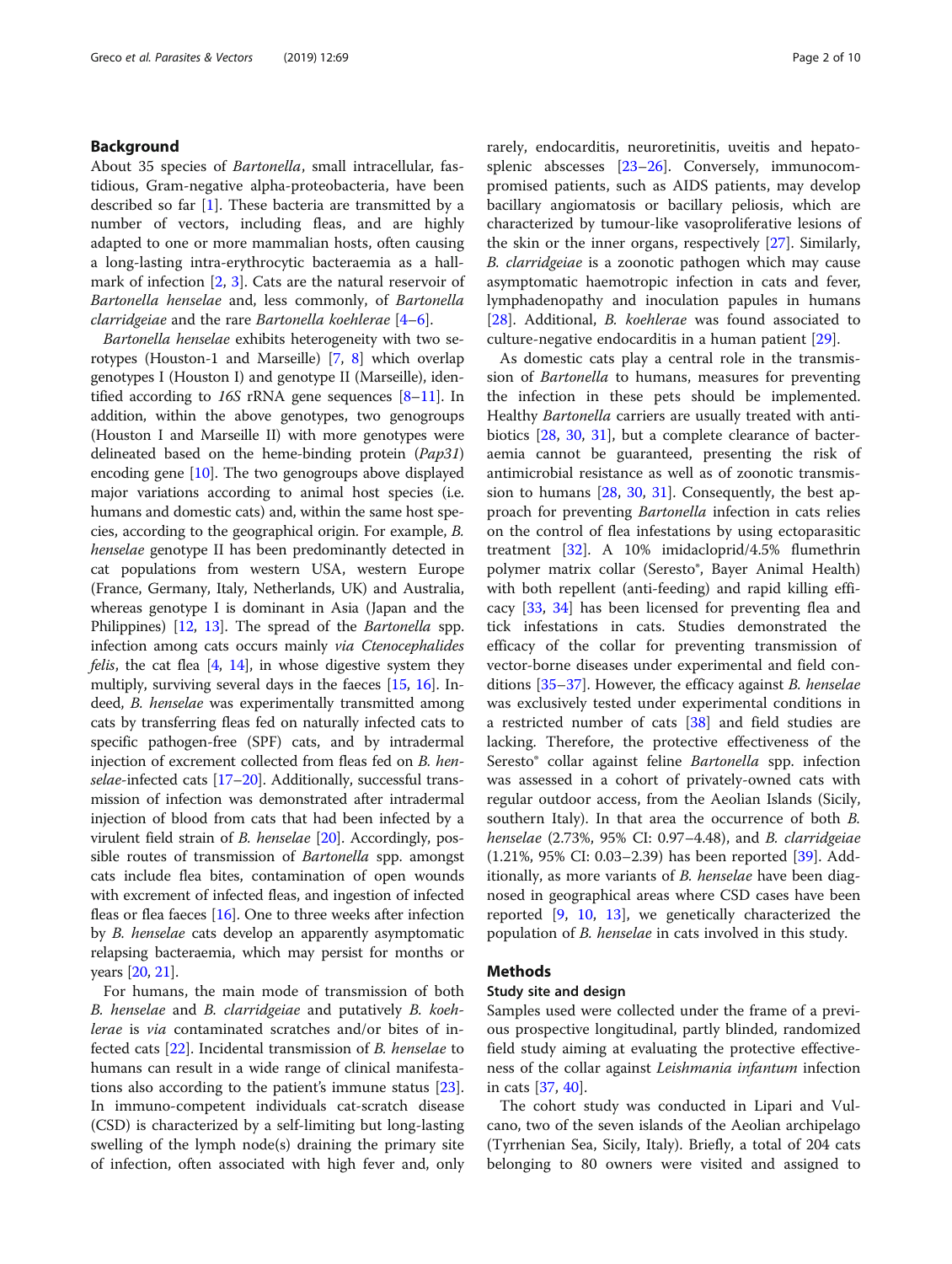group 1 (G1,  $n = 104$ ) or group 2 (G2,  $n = 100$ ) following a "per household" assignment random plan in March-May 2015 (D0). The enrolled animals, aged from 6 months to 15 years, were healthy based on clinical examination performed by a veterinarian. The cats in the G1 were treated with the Seresto® collar while those in G2 were left untreated (i.e. no ectoparasiticides were allowed) as controls. Data for fleas were recorded at the enrolment (D0), on D210 (at replacement of collars) and on D360 (study closure) while blood samples were collected on D0 and D360 from the jugular vein. Details on blood sampling as well as ectoparasite collection and processing have been described elsewhere [\[37](#page-8-0), [40,](#page-8-0) [41](#page-8-0)]. During the study, cats remained with their owners and were managed as per normal routine without any containment measure or restriction.

## Laboratory procedures

The bacteraemia of Bartonella spp. in cats was determined using PCR both prior to and after an enrichment step using Bartonella alpha proteobacteria growth medium (BAPGM), and isolation on blood agar slants, as previously described [[42\]](#page-8-0). After thawing, an aliquot of 1 ml of EDTA whole blood was inoculated into 10 ml of BAPGM, after which the cultures were maintained at 35 °C in a 5%  $CO<sub>2</sub>$ , water-saturated atmosphere. After a 14-day incubation period, samples were tested by ITS-PCR. A 0.2 ml aliquot of the enrichment BAPGM which tested ITS-PCR positive was inoculated onto blood agar slants and incubated at 35 °C, in a 5%  $CO<sub>2</sub>$ , water-saturated atmosphere. Slants were checked for colony formation at 7, 14 and 21 days after inoculation.

Whole genomic DNA for Bartonella spp. PCR assays was extracted from EDTA blood as well as BAPGM enrichment liquid blood samples, and from blood agar if colonies were visible. The QIAamp DNA Micro Kit (Qiagen, Milan, Italy) was used according to the manufacturer's instructions. Reference strains B. henselae (PV 252926) and B. clarridgeiae (PV85065) were used as positive controls.

Bartonella spp. detection was performed using the primers 325s and 1100as designed to amplify the Bartonella 16S-23S internal transcribed spacer (ITS) region as described previously [\[43\]](#page-8-0). The amplicon size generated is species-dependent, allowing preliminary B. henselae, B. clarridgeiae and B. koehlerae identification.

For B. henselae genotyping, all B. henselae-positive samples underwent a second step PCR targeting the Pap-31 gene by using the species-specific primers Pap31-BHSs and Pap31-688as, according to previously reported methodology [\[43](#page-8-0)]. The PCR assays were performed using a DNA Thermal Cycler Gene AMP 9600 (Applied Biosystem, Milan, Italy) in a 25 μl final volume containing 2 μl of DNA, 12.5 ml of AccuPrimeTM SuperMixII mix (Invitrogen, Milan, Italy) (40 mM Tris-HCl pH 8.4, 3 mM  $MgCl<sub>2</sub>$ , 100 mM KCl, 400 mM of each dNTP, AccuPrimeTM Taq DNA Polymerase), 200 pM of each primer and DNase-free  $H_2O$  up to 25 μl. PCR products were examined on 2% agarose gels stained with GelRed (VWR International PBI, Milano, Italy) and visualized on a GelLogic 100 gel documentation system (Kodak, New York, USA).

All of the generated ITS and Pap31 PCR products were sequenced in both directions using the same primers as for PCR by Eurofins Genomics (Vimodrone, Italy) for B. clarridgeiae/B. koehlerae species identification and for B. henselae genotyping, respectively. The newly-generated sequences were edited, aligned and compared to reference GenBank sequences by nucleotide BLASTN program [\(https://blast.ncbi.nlm.nih.gov](https://blast.ncbi.nlm.nih.gov)). Phylogenetic analyses were carried out using the software package Geneious version 10.1.3 (Biomatters Ltd., Auckland, New Zealand). For phylogenetic tree construction, a 400-nt fragment of the *B. henselae Pap31* gene was analysed using Geneious Tree Builder. The Neighbor-Joining method was used with data resampled 1000 times to estimate the confidence of branching patterns. Representative sequences obtained in the study were submitted to the GenBank database.

Additionally, cats were also screened for feline haemoplasma bacteraemia. DNA of three feline haemoplasma species, Mycoplasma haemofelis (Mhf), "Candidatus Mycopasma haemominutum" (CMhm) and "Candidatus Mycoplasma turicensis" (CMt), were molecularly detected in blood samples by three specific real-time PCR assays as previously described [\[44\]](#page-8-0). Real-time PCR was performed in a 25-μl reaction mixture containing 12.5 μl of iTaqTM Universal Probes Supermix (Bio-Rad Laboratories Srl, Segrate, Milan, Italy), 600 nM of primers, 200 nM of probe and 10 μl of DNA. For each assay, positive controls included DNA extracted from blood samples of cats naturally infected with each haemoplasma species (laboratory collection). The thermal protocol consisted of activation of iTaq DNA polymerase at 95 °C for 10 min, followed by 45 cycles of denaturation at 95 °C for 15 s, annealing at 48 °C for 30 s and extension at 60 °C for 1 min.

# Data management and statistical analyses

A minimum sample size of 70 cats was estimated for each group, based on the assumptions of confidence level of 95%, power of 80% and expected incidence of Bartonella spp. infection of 1% and 13% in treated and untreated cats, respectively. A cat was considered infected with Bartonella spp. if it tested positive in at least one of the diagnostic tests employed (PCR on EDTA blood, PCR on BAPGM and on blood agar colonies).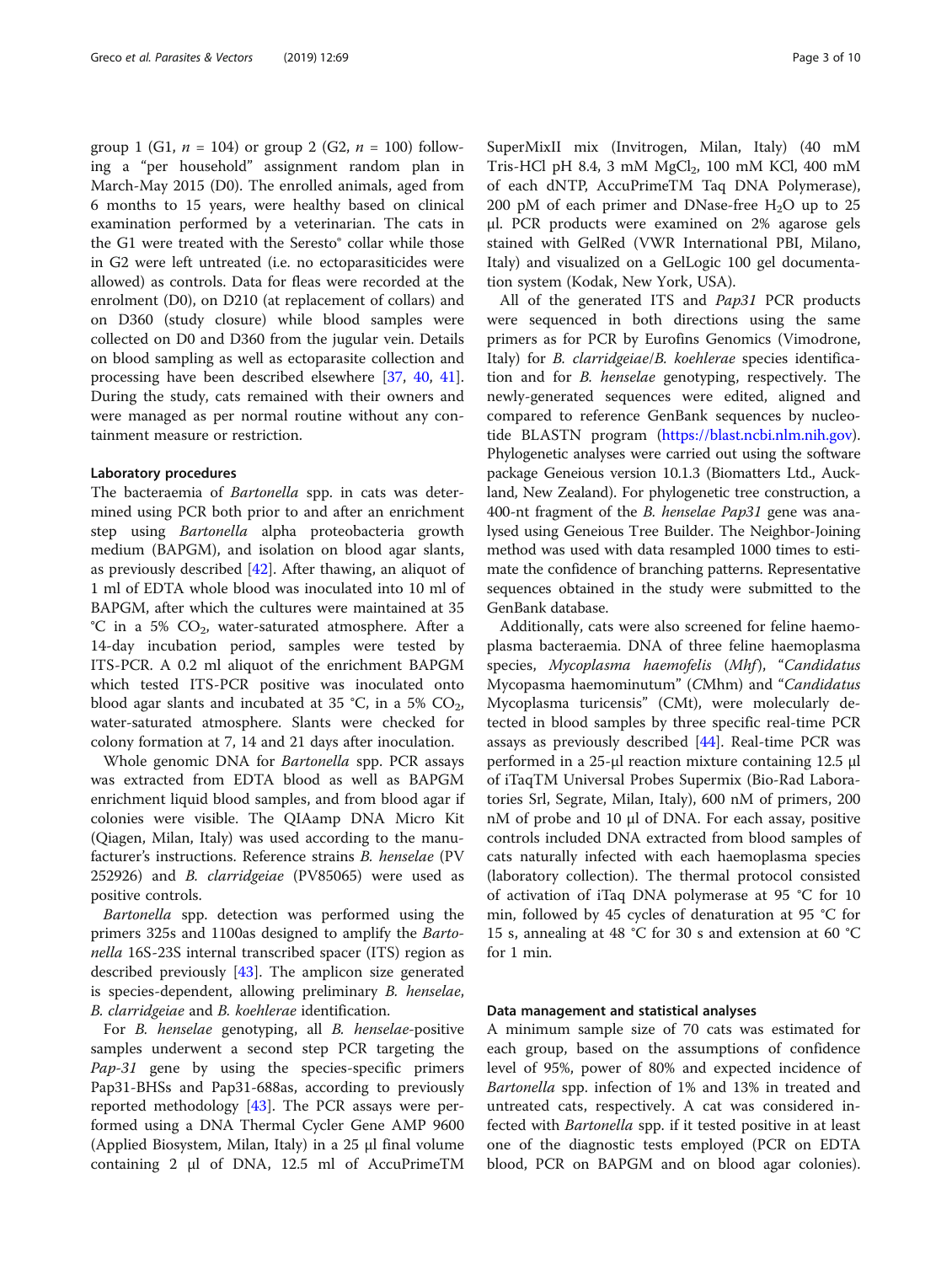The year-crude incidence (YCI) of infected/infested cats in each group on D360 was calculated as follows:

$$
YCI = (No. of infected animals/No. of negative animals included -No. of animals not completing the study) \times 100
$$

The efficacy in preventing Bartonella spp. infection and flea infestation was based on YCI and calculated as follows:

$$
\%protein = \left(YCI in untreated group-YCI in treated group \right) \times 100
$$

The differences between YCI in G1 and G2 were tested for statistical significance using Fisher's exact test or Chi-square test, where appropriate.

Associations between variables (age, sex, flea infestation, lymph node enlargement, Leishmania infantum infection, haemotropic Mycoplasma) and Bartonella spp. infection were statistical analysed using a Chi-square or Fisher's exact test, where appropriate. Relative risk (RR) at a 95% confidence interval (CI) was used to determine the magnitude of associations. The software used was WinEpi [\[45](#page-8-0)] and the statistical significance threshold for two-tailed tests was set at  $P < 0.05$ .

# Results

Of the 204 cats enrolled, 152 animals (78 from G1 and 74 from G2) were available for assessment of Bartonella spp. whereas the remaining animals were excluded for different reasons (Table 1). Amongst the excluded cats, 13 (seven from G1 and six from G2) were removed after the enrolment because they were identified as already infected with Bartonella spp. at inclusion on D0. The two groups of cats included in the analysis were not statistically different for sex ( $\chi^2$  = 0.696, df = 1, P = 0.4) and age ( $\chi^2$  = 0.008, *df* = 1, *P* = 0.93) at the time of inclusion (D0) (Table 1).

On samples collected on the final study day (D360), ITS-PCR assays performed on both DNA extracted from EDTA blood samples and after BAPGM enrichment step yielded identical results. Out of 78 cats from G1 and 74 cats from G2 tested, 3 (3.85%) and 10 (13.51%) were found positive, respectively; among those from G2, 3 were also found positive by blood agar slant sub-cultures (Table [2](#page-4-0), Fig. [1](#page-4-0)). Using ITS and Pap31 gene combined PCR assays, 3 out of 78 cats (3.85%) in G1 and 4 out of 74 cats (5.41%) in G2 were infected by B. clarridgeiae and 6 out of 74 cats (8.11%) in G2 scored positive to B. henselae (Table [2\)](#page-4-0). Out of three cats infected by B. *clarridgeiae* in G1 two  $#$  G1\_43 and G1\_76, Table [2](#page-4-0)) were found infested by fleas at D 210.

All seven partial ITS B. clarridgeiae sequences obtained in the study showed 100% homology to sequences of B. clarridgeiae reference strain AF167989. Due to the 100% identity of the sequences obtained in this study only two representative sequences were deposited in the GenBank database with the corresponding accession numbers reported in Table [3](#page-5-0).

Four B. henselae reference strains, one for each known Pap-31 genotype, were included in the analyses (Table [3](#page-5-0)). BLAST search and nucleotide alignment with B. henselae reference sequences showed that B. henselae strains detected in this study belonged to *Pap31* genogroup I ( $n =$ 1) and genogroup II ( $n = 5$ ) (Fig. [2](#page-5-0), Table [3](#page-5-0)). The percentages of nucleotide identity of the sequences obtained in this study with the closest reference strains available in the GenBank database were as follows: LipBh\_3, 99.77% nucleotide identity with B. henselae ZF1 (AF321116) strain of genogroup I; LipBh\_4 to \_8 strains, 99.77%

Table 1 Number and characteristics of cats treated with the Seresto® collar (G1) and untreated controls (G2) that either completed or were excluded from the study

|                                                       | G1         | G <sub>2</sub>      | Total                 |
|-------------------------------------------------------|------------|---------------------|-----------------------|
| Completed the study                                   |            |                     |                       |
| No. of cats                                           | 78         | 74                  | 152                   |
| Median age in months (interguartile range)            | 24 (10-48) | $18(10-36)$         | $18(10-36)$           |
| Sex n (%) female/male                                 | 39/39 (50) | 42 (56.8)/32 (43.2) | 81 (52.29)/71 (46.71) |
| Excluded from the study                               |            |                     |                       |
| Number of cats                                        | 26         | 26                  | 52                    |
| Infected with B. henselae at the inclusion            | 2          | 5                   |                       |
| Infected with <i>B. clarridgeiae</i> at the inclusion | 5          |                     | 6                     |
| Deceased <sup>a</sup>                                 | 6          | 9                   | 15                    |
| Suspected adverse drug reaction                       |            |                     |                       |
| Lost to follow up                                     | 12         |                     | 23                    |

<sup>a</sup>Car trauma (n = 4); suspected infectious disease (n = 3); respiratory failure (n = 1); aortic thromboembolism (n = 1)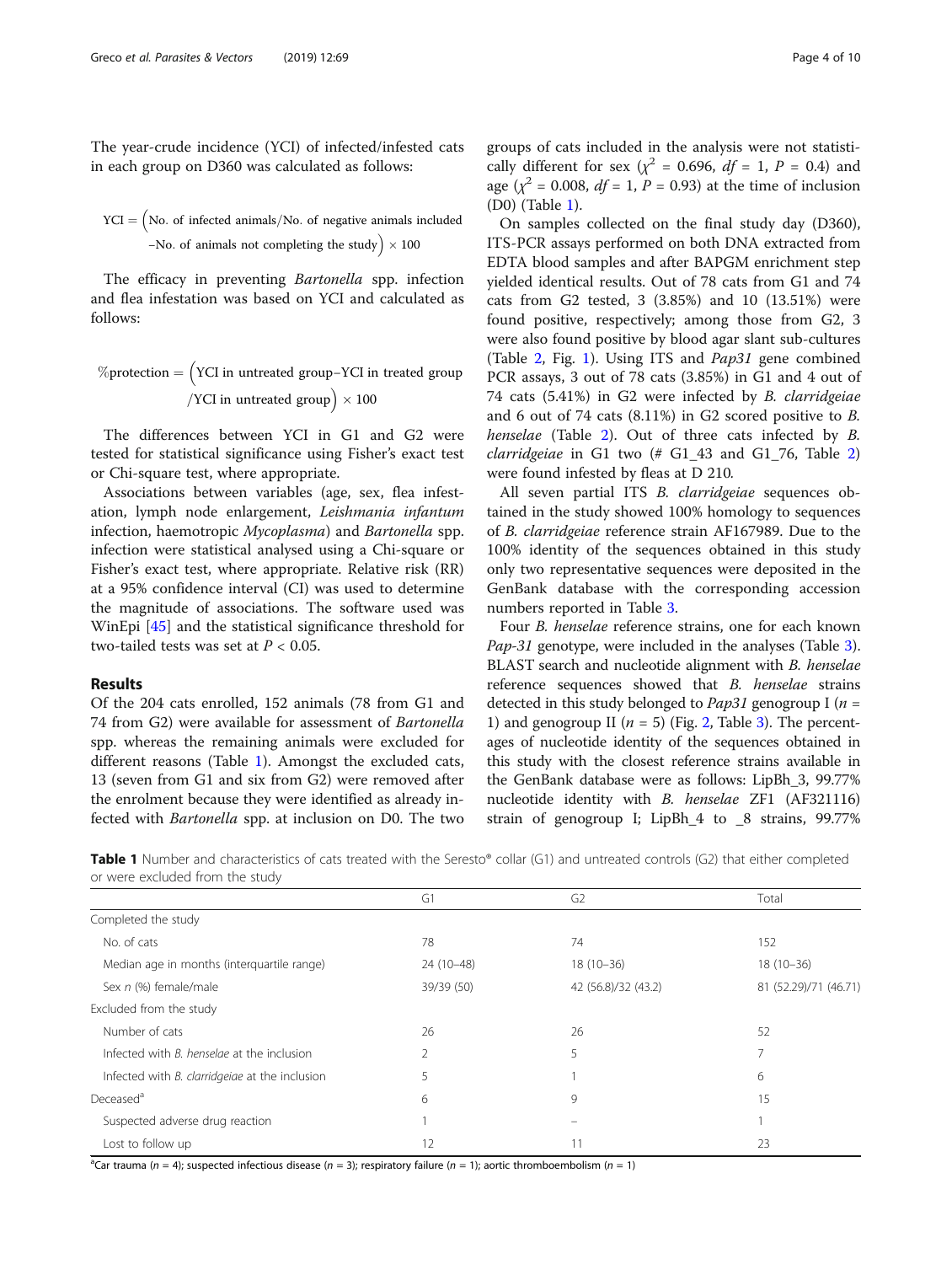<span id="page-4-0"></span>

| Table 2 Results of PCR from both whole blood samples and after BAPGM enrichment and from isolates on blood agar for B.              |
|-------------------------------------------------------------------------------------------------------------------------------------|
| henselae and B. clarridgeiae in cats treated with the Seresto® collar (G1) or in untreated controls (G2) after being exposed to one |
| transmission season in a highly endemic area (D360)                                                                                 |

| Bartonella spp., n (%) <sup>a</sup><br>Group $(n)$ |               | B. clarridgeiae, $n$ (%) <sup>b</sup> | B. henselae, n $(\%)^c$   | B. henselae isolates, n (%) <sup>d</sup> |  |
|----------------------------------------------------|---------------|---------------------------------------|---------------------------|------------------------------------------|--|
| G1(78)                                             | 3/78(3.85)    | 3/78(3.85)                            |                           | 0/3                                      |  |
| G2(74)                                             | 10/74 (13.51) | 4/74(5.41)                            | 6/74(8.11)                | 3/10                                     |  |
| Total (152)                                        | 13/152 (8.55) | $7/152$ (4.6) <sup>e</sup>            | $6/152$ $(3.9)^{\dagger}$ | $3/13$ $(23)^9$                          |  |

<sup>a</sup>ITS PCR from whole blood and enrichment BAPGM <sup>b</sup>ITS sequence analysis

<sup>c</sup>Pap31 PCR<br><sup>d</sup>B\_benselae  ${}^{d}$ B. henselae isolated on agar blood culture after enrichment BAPGM step <sup>e</sup>Sample IDs: G1\_43, G1\_56, G1\_76, G2\_132, G2\_147, G2\_172 and G2\_173 f Sample IDs: G2\_27, G2\_60, G2\_72, G2\_90, G2\_106 and G2\_149 <sup>9</sup>Sample IDs: G2\_60, G2\_90 and G2\_149

nucleotide identity with strain Fizz/Cal1 (AF308167) of the B. henselae genogroup II. Five B. henselae genogroup II strains (LipBh\_4 to \_8) displayed a 100% nucleotide identity with each other.

The analysis confirmed the subtyping obtained by sequence analysis. Bartonella henselae genotype I ZF1  $(n = 1, 1.35%)$  and *B. henselae* genotype II Fizz/Cal-1  $(n = 5, 6.76%)$  were detected in cats from G2.

Both B. henselae- and B. clarridgeiae-infected cats were evaluated together in a risk factor analysis. Bartonella spp. infection was more frequent in cats younger than 12 months-old than in elder ones (11.86 vs 6.65%;  $\chi^2$  = 1.35, df = 1, P = 0.25) and equally distributed

between male and female cats (9.86 *vs* 7.41%;  $\chi^2$  = 0.29,  $df = 1, P = 0.59$ . The YCI was 3.85% in G1 and 13.51% in G2 ( $P = 0.03$ ) leading to 71.54% efficacy of the collar in preventing Bartonella spp. infection.

Of the 152 cats analysed for Bartonella spp., 126 animals (67 from G1 and 59 from G2) were available for assessment of haemotropic Mycoplasma incidence whereas the 26 remaining were excluded from the analysis because they were identified to be already infected with haemotropic Mycoplasma at inclusion on D0. Out of 67 cats from G1 and 59 cats from G2 tested, 7 (10.45%) and 8 (13.56%) were found haemotropic  $Myco$ plasma spp.-positive, with CMhm being more prevalent;



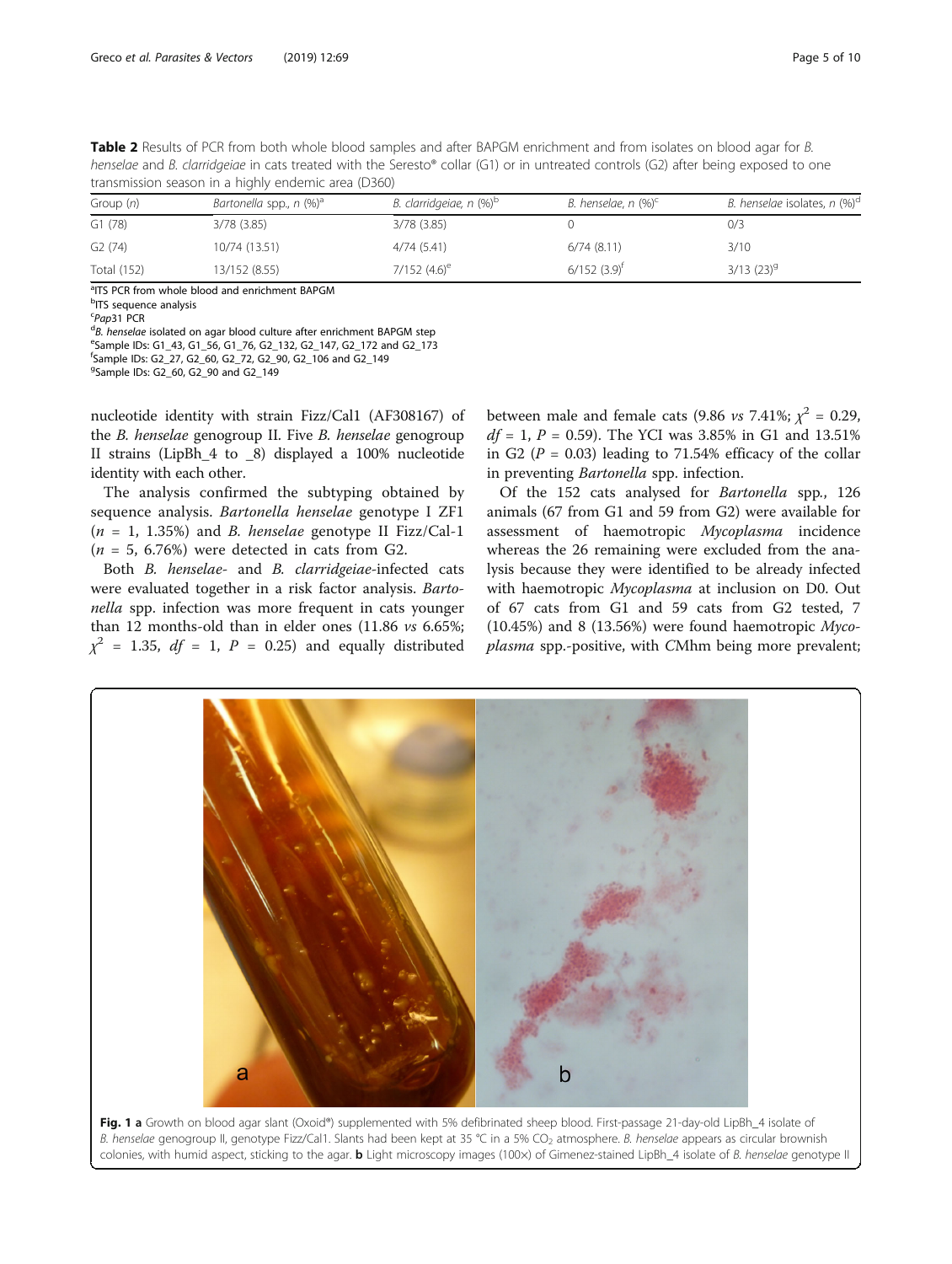<span id="page-5-0"></span>Table 3 Reference and field strains of Bartonella spp. used for sequence and phylogenetic analyses

| Bartonella species | 16S genogroup/serotype | Pap31 genotype | Strain    | Sample ID            | GenBank ID <sup>a</sup> | Reference (R) / Field strains (F) |
|--------------------|------------------------|----------------|-----------|----------------------|-------------------------|-----------------------------------|
| B. henselae        |                        | Houston I      | Houston I |                      | AF001274                | R                                 |
| B. henselae        |                        | PV262926       | $PV_1$    |                      | ns                      | R                                 |
| B. henselae        |                        | ZF1            | 60457     |                      | AF321116                | R                                 |
| B. henselae        |                        | ZF1            | $LipBh_3$ | $G2_2$               | MH350808                | F                                 |
| B. henselae        | $\mathbb{I}$           | Marseille      | Marseille |                      | AF308169                | R                                 |
| B. henselae        | $\mathbb{I}$           | Fizz           |           |                      | AF308167                | R                                 |
| B. henselae        | $\mathbb{I}$           | Fizz/Cal1      | $LipBh_4$ | $G2_60$              | MH350809                | F                                 |
| B. henselae        | $\mathbb{I}$           | Fizz/Cal1      | $LipBh_5$ | $G2_72$              | MH350810                | F                                 |
| B. henselae        | Ш                      | Fizz/Cal1      | $LipBh_6$ | $G2_90$              | MH350811                | F                                 |
| B. henselae        | $\mathbb{I}$           | Fizz/Cal1      | $LipBh_7$ | $G2$ <sub>-106</sub> | MH350812                | F                                 |
| B. henselae        | $\parallel$            | Fizz/Cal1      | LipBh_8   | $G2_149$             | MH350813                | F                                 |
| B. clarridgeiae    | 16S-23S ITS            |                |           |                      | AF167989                | R                                 |
| B. clarridgeiae    | 16S-23S ITS            |                | $LipBc_1$ | $G1_43$              | MH348146                | F                                 |
| B. clarridgeiae    | 16S-23S ITS            |                | $LipBc_2$ | $G2_132$             | MH348147                | F                                 |

<sup>a</sup>MH350808-13 and MH348146-7 sequences were generated in this study (F)

Abbreviation: ns not submitted to GenBank



Fig. 2 Neighbor-joining unrooted tree (obtained by using the Geneious® 10.3.1 software package, Biomatters Ltd, Aukland, New Zealand) generated with pap31-based sequencing data for 5 reference and 6 field B. henselae variants. The numbers at the nodes indicate the percentages of occurrence of the branching order in 100 bootstrapped trees for the neighbour-joining trees. The strains generated in this study are indicated in bold. All field strains were from the cats of the G2 group (unprotected control animals). The B. henselae strain LipBh\_3 (GenBank: MH350808) detected from the cat G2\_27 was 99.77% identical to the genotype Bh ZF1 (GenBank: AF321116), inside genogroup I. Strains LipBh\_4 to LipBh\_8 (GenBank: MH350809-MH350813) isolated from the cats G2\_60, \_72, \_90, \_106 and \_149 clustered into the genotype Fizz/Cal1 (GenBank: AF308167) of the genogroup II Marseille

among those from G2, two were co-infected with B. henselae or B. clarridgeiae. Only one cat in G2 was infected with *M. haemofelis*. No significant difference of incidence  $(\chi^2 = 0.29, df = 1, P = 0.59)$  for *Mycoplasma* spp. was detected between the two groups.

At enrolment (D0), G1 and G2 had a comparable percentage of cats infested by fleas (24.35 *vs* 27.02%;  $\chi^2$  = 0.1[4](#page-6-0)2,  $df = 1$ ,  $P = 0.71$ ) (Table 4). During the course of the study, the percentage of flea infested cats in G1 was reduced to 4 cats (5.1%,  $\chi^2$  = 19.638,  $df = 1$ ,  $P = 0.0001$ ) at D210 and none (0%,  $\chi^2$  = 42.266,  $df = 1$ , P = 0.0001) at D360 (Table [4\)](#page-6-0). Conversely, for G2, flea infestation was observed in 24 (32.4%) cats at D210 and 33 (44.6%) cats at D360, with no significant prevalence variation in the infestation rates ( $\chi^2$  = 5.295, *df* = 3, *P* = 0.0708). This resulted in efficacies against fleas of 84.26 and 100% on D210 and D360, respectively. At the study closure all cats were healthy based on clinical examination; however, 11 (14.10%) cats in G1 and 28 (37.84%) in G2 showed peripheral lymph node enlargement being more frequent in animals of the G2 group than in those of G1  $(\chi^2 = 11.21, df = 1, P = 0.0008)$ . Of the 152 cats included in the analysis three (3.85%) in G1 and 20 (23.03%) in G2 tested Leishmania spp. positive, as reported in a previous study [[37\]](#page-8-0).

While no significant association was detected between *Bartonella* spp. and *Leishmania infantum* ( $\chi^2$  = 0.001,  $df = 1$ ,  $P = 0.98$ ) or *Bartonella* spp. and peripheral lymph node enlargement ( $\chi^2$  = 3.131, df = 1, P = 0.08), significant association was recorded between Leishmania infantum and peripheral lymph node enlargement ( $\chi^2$  =13.53, df = 1, P = 0.0002; RR = 2.8, 95% CI: 1.62–4.87).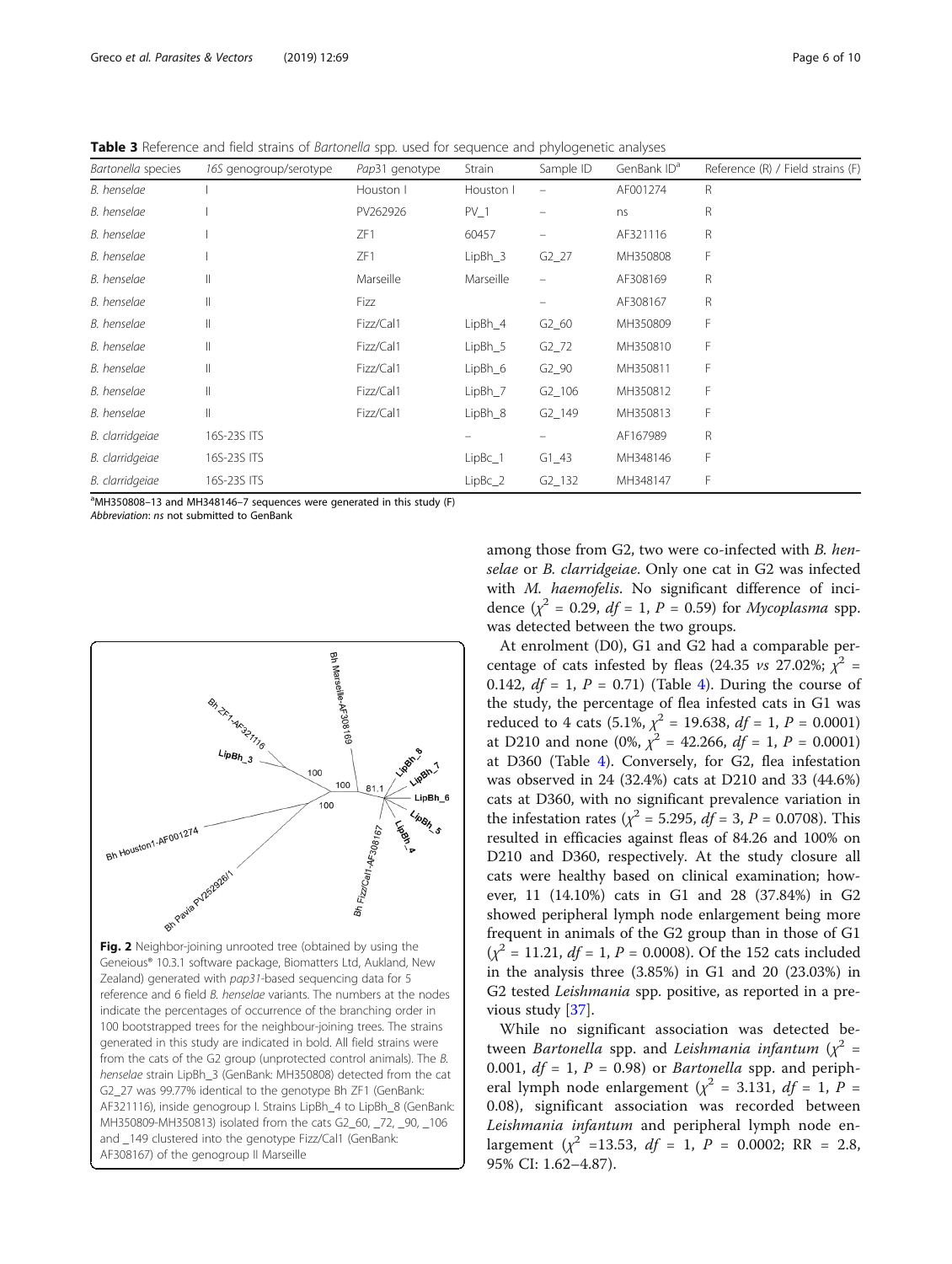<span id="page-6-0"></span>Table 4 Number and percentages of flea infested cats from treated (G1) or untreated (G2) groups, at the enrolment (D0), during treatment (D210) and at the end of experiment (D360) with Seresto® collar

| Study day (D)           | D0            |                             |                 | D210                        |               | D360.                   |  |
|-------------------------|---------------|-----------------------------|-----------------|-----------------------------|---------------|-------------------------|--|
| Group                   | G1 $(n = 78)$ | G <sub>2</sub> ( $n = 74$ ) | G1 ( $n = 78$ ) | G <sub>2</sub> ( $n = 74$ ) | G1 $(n = 78)$ | $G2(n = 74)$            |  |
| Flea infestation, n (%) | 19 (24.35)    | 20 (27.02)                  | 4 $(5.1)^a$     | 24 $(32.4)$ <sup>a</sup>    |               | 33 (44.59) <sup>b</sup> |  |

Significant differences are marked with equal letters

 $\binom{a}{x^2}$  = 18.839, df = 1, P < 0.0001<br>  $\binom{b}{x^2}$  = 44.430, df =1, P < 0.0001

# **Discussion**

Cats of the Aeolian Islands are exposed to B. clarridgeiae, B. henselae and haemotropic Mycoplasma. The Seresto® collar proved to be effective in reducing the risk of Bartonella infection in cats under natural field conditions with an overall efficacy of 71.54%.

The PCR on whole blood samples prior to and after BAPGM enrichment step, blood agar slant culture and DNA sequencing approach used in this study detected B. clarridgeiae and variants of B. henselae infections in the feline population examined. Both bacterial culture and PCR amplification from blood were used as elective diagnosis supporting an infection at the time of sampling [[46\]](#page-8-0), instrumental to the assessment of the prevention efficacy of the collar against Bartonella spp. infection in cats.

In our study 13 out 152 (8.55%) blood samples tested positive, thus revealing the Bartonella spp. infection in cats from the Aeolian Islands. No differences were observed for yield of *Bartonella* spp. detection by using PCR assay after BAPGM enrichment step compared with PCR results obtained from whole blood samples without enrichment, according to a previous study [\[47](#page-8-0)]. Additionally, BAPGM enrichment step did not improve the isolation rate, with only 3 out of 13 (23%) PCR positive samples yielding growth of Bartonella spp. colonies on blood agar slants. Several factors may affect the isolation of Bartonella spp. in culture, including the species of Bartonella, the magnitude and the duration of bacteraemia and the maintenance of organism viability from the sample collection time to its cultivation  $[48]$  $[48]$ . The higher number of BAPGM enrichment-PCR positive samples ( $n = 13$ ) as compared with agar slant sub-cultures ( $n = 3$ ) may indicate both the amplification of non-viable bacteria in blood samples that failed to grow in solid cultures and the difficulty in cultivating and isolating the Bartonella spp. from reservoir and non-reservoir patients [\[42](#page-8-0)]. Therefore, PCR assay on ITS of blood may be the best approach for screening population animals, being faster than BAPGM enrichment liquid culture which takes at least four weeks to yield definitive results [[48](#page-8-0)].

The overall incidence of Bartonella spp. was 8.55% (13/152), being 3.85% (3/78) in treated animals compared to 13.51% (10/74) in untreated control animals.

Of the two species, B. henselae was more frequent (6/74, 8.11%) than B. clarridgeiae (4/74, 5.41%) in the G2 group kept under natural conditions. This is similar to data found in a recent study in the area and in different European countries [\[49](#page-9-0)–[53](#page-9-0)].

Two main pathogenic B. henselae variants belonging to Houston I and Marseille II genogroups have been identified in both animals and humans, and both of these variants are involved in CSD. B. henselae genogroup II-genotype Fizz/Cal-1 was predominant in Sicily being detected with the highest frequency (6.76%) in G2 cats and similar to findings in cats from north Italy [\[12](#page-8-0)], France [[17\]](#page-8-0) and Germany [[23\]](#page-8-0). Comparatively, only one cat in G2 harboured the less frequent B. henselae genogroup I-genotype ZF1.

Although no significant association was observed between incidence and sex ( $P = 0.25$ ) or age ( $P = 0.08$ ) of the cats examined, cats younger than one year-old showed a higher prevalence for *Bartonella* spp. than elder ones, as already demonstrated in the USA and the Netherlands [\[9](#page-8-0)]. These data further support the hypothesis that juvenile cats, rather than adults, may be more efficient reservoirs of CSD for humans with an association between owning a kitten and CSD [[22](#page-8-0)]. Clinical signs were not related to *Bartonella* spp. infection ( $P =$ 0.08) according to previous studies [\[54\]](#page-9-0), whereas cats infected with Leishmania infantum were nearly three times more at risk to develop peripheral lymph node enlargement ( $\chi^2$  = 13.53, df = 1, P = 0.0002; RR = 2.8, 95% CI: 1.62–4.87).

Haemoplasma infection is common in cats world-wide [[49\]](#page-9-0) and these infections are recognized in Italy [[55\]](#page-9-0). In the present study, 11.9% of the cats were positive for Mycoplasma spp., with CMhm being the most prevalent species, similar to previous studies [[53\]](#page-9-0). Although it is still unknown how feline hemoplasmas are transmitted, vector transmission through fleas [[56\]](#page-9-0) or ticks [\[57](#page-9-0)] has been suggested. In the present study, no difference in incidence ( $\chi^2$  = 0.29,  $df = 1$ ,  $P = 0.59$  was recorded in cats treated with the Seresto® collar (G1) or in untreated controls (G2) after being exposed to one transmission season in highly endemic area (D360) thus supporting a major role of direct transmission (e.g. aggressive interactions) among cats.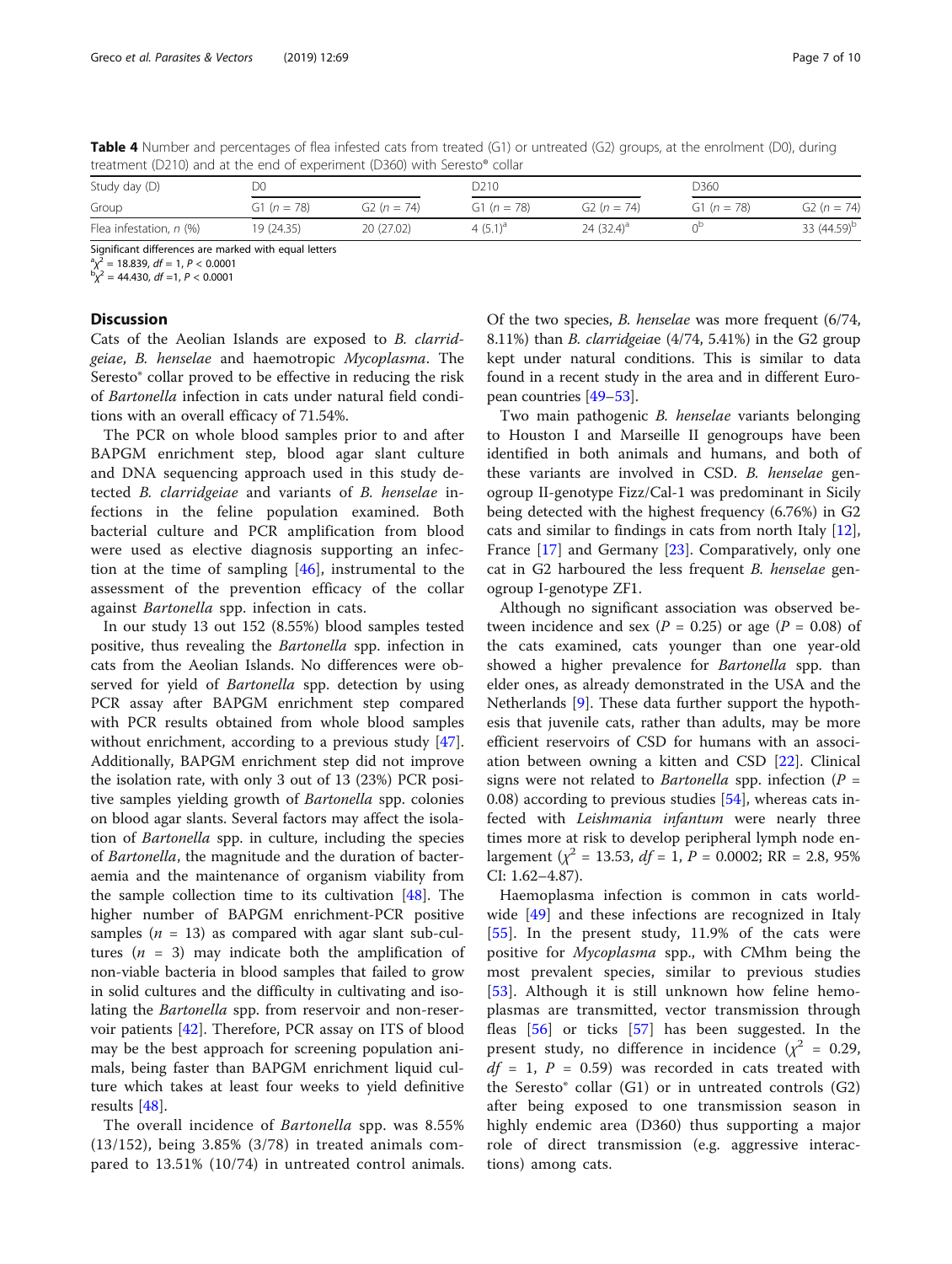<span id="page-7-0"></span>By virtue of its anti-flea activity the Seresto® collar significantly decreased the incidence of Bartonella spp. infection  $(\chi^2 = 4.54, df = 1, P = 0.03; RR = 3.51, 95\% \text{ CI}:$ 1.0062–12.69) in cats with an overall efficacy of 71.54%. Cats included in this trial were at high risk of Bartonella infection with the study being carried out in a highly endemic area for Bartonella spp. [[36,](#page-8-0) [55,](#page-9-0) [58\]](#page-9-0). The vast majority of cats lived constantly outdoors in suburban or rural areas, with a lifestyle at high risk of flea infestation, as previously reported [\[40](#page-8-0)]. The collar was efficacious in controlling flea infestation in the population of cats  $(\chi^2)$ = 29.027,  $df = 3$ ,  $P < 0.0001$ ), thus reducing the risk of infection in collared cats as compared to non-collared cats. This result mirrors a previous study performed in Japan [\[59](#page-9-0)] where a significantly higher seroprevalence of B. henselae was observed in cats with flea infestations than that in flea-free cats, thus highlighting the main role of fleas for the infection under natural conditions.

The YCI of B. clarridgeiae (i.e. 3.85%) in cats negative for fleas in the collared cats only apparently conflicts with the epidemiological and pathogenic mechanisms of Bartonella spp. infection in cats, which are strictly related to the contact with fleas or their excrement [[17](#page-8-0)–[20\]](#page-8-0). Indeed, two of the three collared cats infected by B. clarridgeiae, which were older than two years at the enrolment (D0), had already been found infested by fleas at D210 [\[37\]](#page-8-0), although we cannot state the role of those fleas as we did not test Bartonella spp. infection either in fleas or cats at D210. Furthermore, we cannot exclude that those three cats were already infected with B. clarridgeiae at enrolment. Indeed, after the infection exposure, bacteria colonize the vascular endothelial cells (primary niche) and the bacteraemia only begins four to five days later [2]. Accordingly, those cats could have tested negative as the level of bacteraemia may have been at low level at D0 and thus undetectable, or they had only just been infected.

# Conclusions

Cats living in the Aeolian Islands are exposed to B. henselae, B. clarridgeiae, haemotropic Mycoplasma and Leishmania infantum. The Seresto<sup>®</sup> collar represents a useful preventive measure against infections with both B. henselae and B. clarridgeiae, in addition to Leish*mania infantum* [[40\]](#page-8-0), therefore providing individual protection for cats living in Bartonella endemic areas that could potentially act as reservoirs of the pathogen to humans.

#### Abbreviations

AIDS: Acquired immune deficiency syndrome; BAPGM: Bartonella alpha proteobacteria growth medium; CSD: Cat scratch disease; D: Study day; ITS: Internal transcribed spacer; RR: Relative risk; YCI: Year crude incidence

#### Acknowledgements

Authors are grateful to Dr Massimo Fabbi, Sezione Diagnostica di Pavia, Istituto Zooprofilattico Sperimentale della Lombardia e dell'Emilia Romagna "Bruno Ubertini" Pavia, Italy, for providing the strains of B. clarridgeiae and B. henselae.

#### Funding

The study was partially funded by Bayer Animal Health (cost of consumables and publication fees).

#### Availability of data and materials

All data generated or analysed during this study are included in this published article. Sequences obtained during the present study are available in GenBank with accession numbers MH350808-MH350813 and MH348146- MH348147 (Table 3).

#### Authors' contributions

DO, EB, GG, MP and BS conceived and designed the study. EB, DO and FDT carried out the field activities. GG and GD carried out the laboratory work. GG carried out phylogenetic and statistical analyses. GG and DO drafted the first version of the manuscript. EB, CB, GC, MP, BS, GC and FDT critically reviewed the manuscript. All authors read and approved the final manuscript.

#### Ethics approval and consent to participate

The present study complied with Good Clinical Practice (VICH GL9 GCP). The Italian Ministry of Health approved both protocol and procedures (authorization no. 0006088-10/03/2015-DGSAF-COD\_UO- P). Animals were enrolled in the study after their owners signed an informed consent form.

# Consent for publication

Not applicable.

#### Competing interests

MP and BS are employees of Bayer Animal Health GmbH, which funded the study. GG, EB, CB, GC, GD, GC, FDT and DO declare that they have no competing interests.

#### Publisher's Note

Springer Nature remains neutral with regard to jurisdictional claims in published maps and institutional affiliations.

#### Author details

<sup>1</sup> Dipartimento di Medicina Veterinaria, Università degli Studi di Bari "Aldo Moro", Bari, Italy. <sup>2</sup>Dipartimento di Scienze Veterinarie, Università degli Studi di Messina, Messina, Italy. <sup>3</sup>Bayer Animal Health GmbH, Leverkusen, Germany.<br><sup>4</sup>The Pirbright Institute, Ach Pead, Pirbright, Surroy GU24 ANE, UK. <sup>5</sup>Institute. The Pirbright Institute, Ash Road, Pirbright, Surrey GU24 0NF, UK. <sup>5</sup>Institutc Zooprofilattico Sperimentale delle Venezie, Laboratorio di Parassitologia, Legnaro, Italy. <sup>6</sup>Centro de Pesquisas Aggeu Magalhães, Fundação Oswaldo Cruz, Recife, Brazil.

## Received: 16 August 2018 Accepted: 5 December 2018 Published online: 01 February 2019

#### References

- 1. Welch DF. Bartonella. In: Whitman WB, Rainey F, Kämpfer P, Trujillo M, Chun J, DeVos P, et al., editors. Bergey's Manual of Systematic of Archaea and Bacteria. Chichester: John Wiley & Sons, Ltd; 2015. p. 1–15.
- 2. Schülein R, Seubert A, Gille C, Lanz C, Hansmann Y, Piémont Y, et al. Invasion and persistent intracellular colonization of erythrocytes. J Exp Med. 2001;193:1077–86.
- 3. Dehio C. Molecular and cellular basis of Bartonella pathogenesis. Annu Rev Microbiol. 2004;58:365–90.
- 4. Breitschwerdt EB, Kordick DL. Bartonella infection in animals: carriership, reservoir potential, pathogenicity, and zoonotic potential for human infection. Clin Microbiol Rev. 2000;13:428–38.
- 5. El Hamzaoui B, Laroche M, Almeras L, Bérenger J-M, Raoult D, Parola P. Detection of Bartonella spp. in fleas by MALDI-TOF MS. PLoS Negl Trop Dis. 2018;12:e0006189.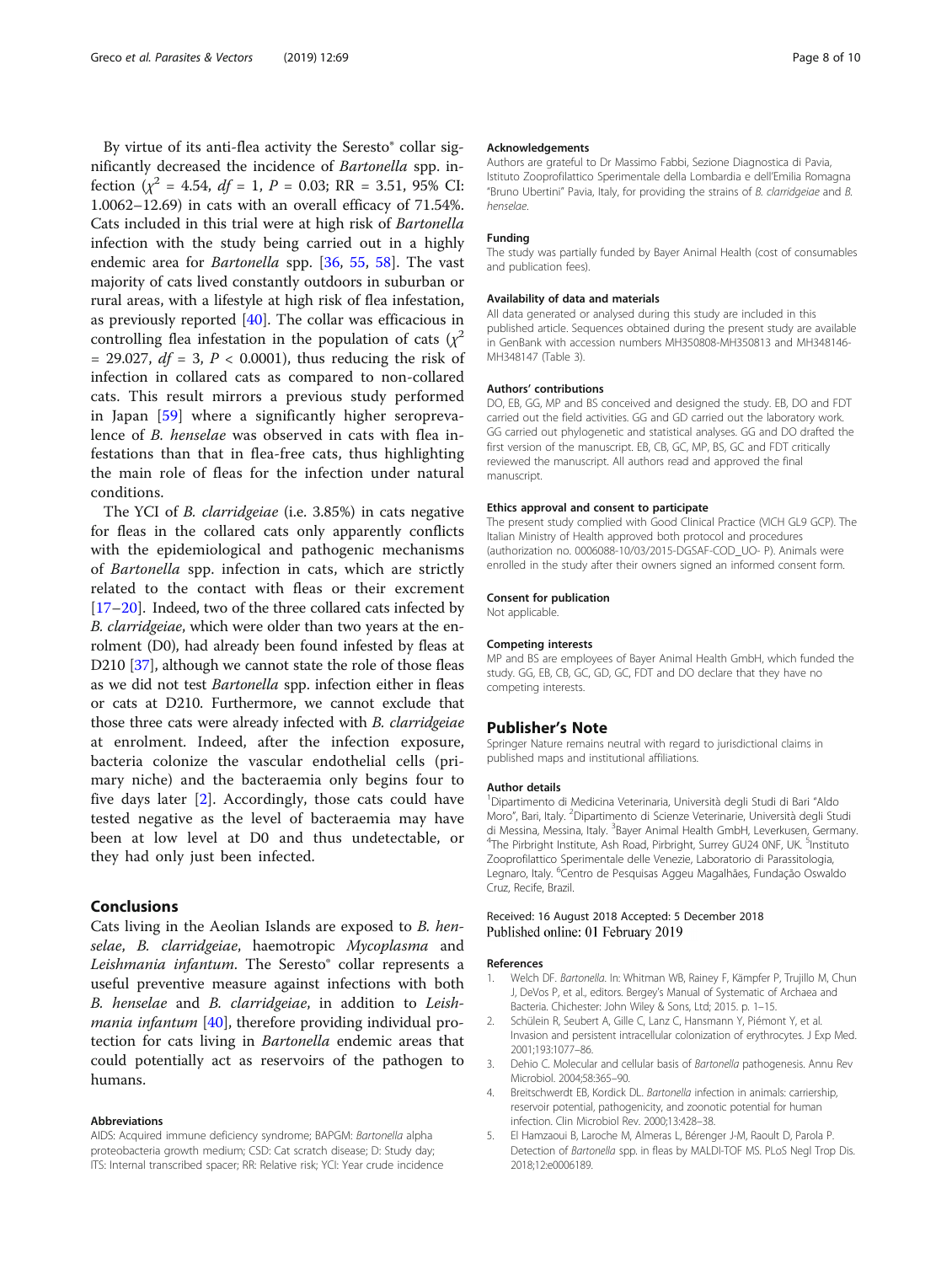- <span id="page-8-0"></span>6. Rolain JM, Fournier PE, Raoult D, Bonerandi JJ. First isolation and detection by immunofluorescence assay of Bartonella koehlerae in erythrocytes from a French cat. J Clin Microbiol. 2003;41:4001–2.
- 7. Drancourt M, Birtles R, Chaumentin G, Vandenesch F, Etienne J, Raoult D. New serotype of Bartonella henselae in endocarditis and cat-scratch disease. Lancet. 1996;347:441–3.
- Scola BL, Liang Z, Zeaiter Z, Houpikian P, Grimont PAD, Raoult D. Genotypic characteristics of two serotypes of Bartonella henselae. J Clin Microbiol. 2002; 40:2002–8.
- 9. Bergmans AM, Schellekens JF, van Embden JD, Schouls LM. Predominance of two Bartonella henselae variants among cat-scratch disease patients in the Netherlands. J Clin Microbiol. 1996;34:254–60.
- 10. Zeaiter Z, Fournier P-E, Raoult D. Genomic variation of Bartonella henselae strains detected in lymph nodes of patients with cat scratch disease. J Clin Microbiol. 2002;40:1023–30.
- 11. Woudstra C, Fach P, Chomel BB, Haddad N, Boulouis H-J. Draft genome sequences of 12 feline *Bartonella henselae* isolates. Genome Announc. 2017: 5:e00075–17.
- 12. Fabbi M, Vicari N, Tranquillo M, Pozzi C, Prati P, De Meneghi D, et al. Prevalence of Bartonella henselae in stray and domestic cats in different Italian areas: evaluation of the potential risk of transmission of Bartonella to humans. Parassitologia. 2004;46:127–9.
- 13. Boulouis H-J, Chao-Chin C, Henn JB, Kasten RW, Chomel BB. Factors associated with the rapid emergence of zoonotic Bartonella infections. Vet Res. 2005;36:383–410.
- 14. Rolain JM, Franc M, Davoust B, Raoult D. Molecular detection of Bartonella quintana, B. koehlerae, B. henselae, B. clarridgeiae, Rickettsia felis, and Wolbachia pipientis in cat fleas, France. Emerg Infect Dis. 2003; 9:338–42.
- 15. Chandra S, Forsyth M, Lawrence AL, Emery D, Šlapeta J. Cat fleas (Ctenocephalides felis) from cats and dogs in New Zealand: molecular characterisation, presence of Rickettsia felis and Bartonella clarridgeiae and comparison with Australia. Vet Parasitol. 2017;234:25–30.
- 16. Bouhsira E, Ferrandez Y, Liu M, Franc M, Boulouis H-J, Biville F. Ctenocephalides felis an in vitro potential vector for five Bartonella species. Comp Immunol Microbiol Infect Dis. 2013;36:105–11.
- 17. Abbott RC, Chomel BB, Kasten RW, Floyd-Hawkins KA, Kikuchi Y, Koehler JE, et al. Experimental and natural infection with Bartonella henselae in domestic cats. Comp Immunol Microbiol Infect Dis. 1997;20:41–51.
- 18. Chomel BB, Kasten RW, Floyd-Hawkins K, Chi B, Yamamoto K, Roberts-Wilson J, et al. Experimental transmission of Bartonella henselae by the cat flea. J Clin Microbiol. 1996;34:1952–6.
- 19. Foil L, Andress E, Freeland RL, Roy AF, Rutledge R, Triche PC, et al. Experimental infection of domestic cats with Bartonella henselae by inoculation of Ctenocephalides felis (Siphonaptera: Pulicidae) feces. J Med Entomol. 1998;35:625–8.
- 20. O'Reilly KL, Bauer RW, Freeland RL, Foil LD, Hughes KJ, Rohde KR, et al. Acute clinical disease in cats following infection with a pathogenic strain of Bartonella henselae (LSU16). Infect Immun. 1999;67:3066–72.
- 21. Guptill L, Slater L, Wu CC, Lin TL, Glickman LT, Welch DF, et al. Experimental infection of young specific pathogen-free cats with Bartonella henselae. J Infect Dis. 1997;176:206–16.
- 22. Zangwill KM, Hamilton DH, Perkins BA, Regnery RL, Plikaytis BD, Hadler JL, et al. Cat scratch disease in Connecticut - epidemiology, risk factors, and evaluation of a new diagnostic test. N Engl J Med. 1993;329:8–13.
- 23. Florin TA, Zaoutis TE, Zaoutis LB. Beyond cat scratch disease: widening spectrum of Bartonella henselae infection. Pediatrics. 2008;121:e1413–25.
- 24. Burzo ML, Antonelli M, Pecorini G, Favuzzi AMR, Landolfi R, Flex A. Fever of unknown origin and splenomegaly: a case report of blood culture negative endocarditis. Medicine (Baltimore). 2017;96:e9197.
- 25. Picascia A, Pagliuca C, Sommese L, Colicchio R, Casamassimi A, Labonia F, et al. Seroprevalence of Bartonella henselae in patients awaiting heart transplant in southern Italy. J Microbiol Immunol Infect. 2017;50:239–44.
- 26. Scolfaro C, Mignone F, Gennari F, Alfarano A, Veltri A, Romagnoli R, et al. Possible donor-recipient bartonellosis transmission in a pediatric liver transplant. Transpl Infect Dis. 2008;10:431–3.
- 27. Wong MT, Dolan MJ, Lattuada CP, Regnery RL, Garcia ML, Mokulis EC, et al. Neuroretinitis, aseptic meningitis, and lymphadenitis associated with Bartonella (Rochalimaea) henselae infection in immunocompetent patients and patients infected with human immunodeficiency virus type 1. Clin Infect Dis. 1995;21:352–60.
- 28. Kordick DL, Hilyard EJ, Hadfield TL, Wilson KH, Steigerwalt AG, Brenner DJ, et al. Bartonella clarridgeiae, a newly recognized zoonotic pathogen causing inoculation papules, fever, and lymphadenopathy (cat scratch disease). J Clin Microbiol. 1997;35:1813–8.
- 29. Avidor B, Graidy M, Efrat G, Leibowitz C, Shapira G, Schattner A, et al. Bartonella koehlerae, a new cat-associated agent of culture-negative human endocarditis. J Clin Microbiol. 2004;42:3462–8.
- 30. Greene CE, McDermott M, Jameson PH, Atkins CL, Marks AM. Bartonella henselae infection in cats: evaluation during primary infection, treatment, and rechallenge infection. J Clin Microbiol. 1996;34:1682–5.
- 31. Regnery RL, Rooney JA, Johnson AM, Nesby SL, Manzewitsch P, Beaver K, et al. Experimentally induced Bartonella henselae infections followed by challenge exposure and antimicrobial therapy in cats. Am J Vet Res. 1996;57: 1714–9.
- 32. Pennisi MG, Marsilio F, Hartmann K, Lloret A, Addie D, Belák S, et al. Bartonella species infection in cats: ABCD guidelines on prevention and management. J Feline Med Surg. 2013;15:563–9.
- 33. Stanneck D, Rass J, Radeloff I, Kruedewagen E, Le Sueur C, Hellmann K, et al. Evaluation of the long-term efficacy and safety of an imidacloprid 10%/ flumethrin 4.5% polymer matrix collar (Seresto®) in dogs and cats naturally infested with fleas and/or ticks in multicentre clinical field studies in Europe. Parasit Vectors. 2012;5:66.
- 34. Stanneck D, Kruedewagen EM, Fourie JJ, Horak IG, Davis W, Krieger KJ. Efficacy of an imidacloprid/flumethrin collar against fleas, ticks, mites and lice on dogs. Parasit Vectors. 2012;5:102.
- 35. Reichard MV, Thomas JE, Arther RG, Joseph AH, Raetzel KL, Meinkoth JH, et al. Efficacy of an imidacloprid 10% / flumethrin 4.5% collar (Seresto®, Bayer) for preventing the transmission of Cytauxzoon felis to domestic cats by Amblyomma americanum. Parasitol Res. 2013; 112(Suppl. 1):11.
- 36. Fourie JJ, Crafford D, Horak IG, Stanneck D. Prophylactic treatment of fleainfested cats with an imidacloprid/flumethrin collar to forestall infection with Dipylidium caninum. Parasit Vectors. 2012;5:151.
- 37. Otranto D, Dantas-Torres F, Napoli E, Solari Basano F, Deuster K, Pollmeier M, et al. Season-long control of flea and tick infestations in a population of cats in the Aeolian archipelago using a collar containing 10% imidacloprid and 4.5% flumethrin. Vet Parasitol. 2017;248:80–3.
- 38. Lappin MR, Davis WL, Hawley JR, Brewer M, Morris A, Stanneck D. A flea and tick collar containing 10% imidacloprid and 4.5% flumethrin prevents flea transmission of Bartonella henselae in cats. Parasit Vectors. 2013;6:26.
- 39. Otranto D, Napoli E, Latrofa MS, Annoscia G, Tarallo VD, Greco G, et al. Feline and canine leishmaniosis and other vector-borne diseases in the Aeolian Islands: pathogen and vector circulation in a confined environment. Vet Parasitol. 2017;236:144–51.
- 40. Brianti E, Falsone L, Napoli E, Gaglio G, Giannetto S, Pennisi MG, et al. Prevention of feline leishmaniosis with an imidacloprid 10%/flumethrin 4.5% polymer matrix collar. Parasit Vectors. 2017;10:334.
- 41. Berlinguer G. Aphaniptera d'Italia: Studio Monografico. Rome: Il Pensiero Scientifico; 1964.
- 42. Maggi RG, Duncan AW, Breitschwerdt EB. Novel chemically modified liquid medium that will support the growth of seven Bartonella species. J Clin Microbiol. 2005;43:2651–5.
- 43. Diniz PPVDP, Maggi RG, Schwartz DS, Cadenas MB, Bradley JM, Hegarty B, et al. Canine bartonellosis: serological and molecular prevalence in Brazil and evidence of co-infection with Bartonella henselae and Bartonella vinsonii subsp. berkhoffii. Vet Res. 2007;38:697–710.
- 44. Peters IR, Helps CR, Willi B, Hofmann-Lehmann R, Tasker S. The prevalence of three species of feline haemoplasmas in samples submitted to a diagnostics service as determined by three novel real-time duplex PCR assays. Vet Microbiol. 2008;126:142–50.
- 45. WinEpi: Working IN EPIdemiology. <http://winepi.net/>.
- 46. Bergmans AM, Peeters MF, Schellekens JF, Vos MC, Sabbe LJ, Ossewaarde JM, et al. Pitfalls and fallacies of cat scratch disease serology: evaluation of Bartonella henselae-based indirect fluorescence assay and enzyme-linked immunoassay. J Clin Microbiol. 1997;35:1931–7.
- 47. Fleischman DA, Chomel BB, Kasten RW, Stuckey MJ, Scarlet J, Liu H, et al. Bartonella infection among cats adopted from a San Francisco shelter, revisited. Appl Environ Microbiol. 2015;81:6446–50.
- 48. Brenner SA, Rooney JA, Manzewitsch P, Regnery RL. Isolation of Bartonella (Rochalimaea) henselae: effects of methods of blood collection and handling. J Clin Microbiol. 1997;35:544–7.